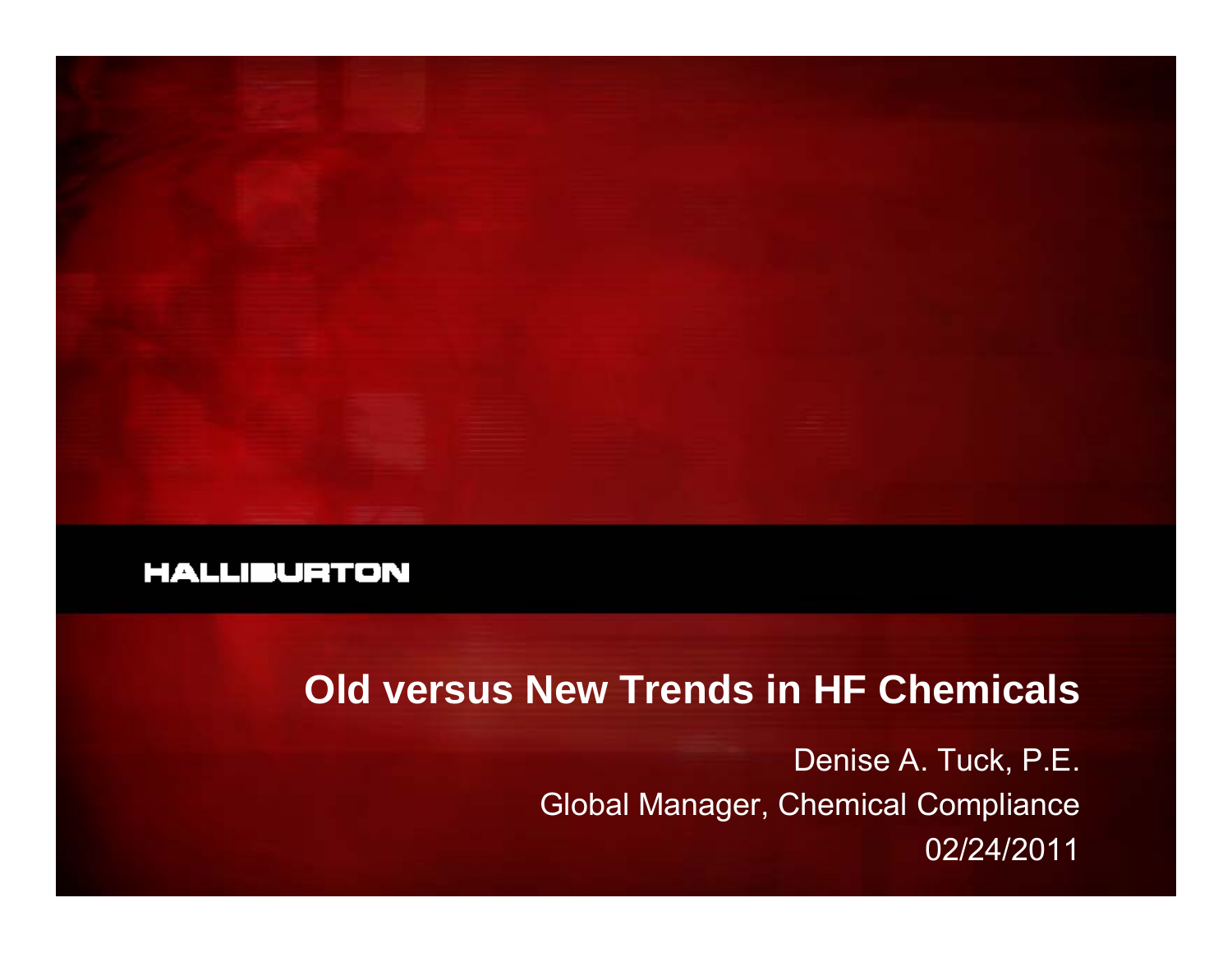# **Whatever your challenge, Halliburton is there with you.**

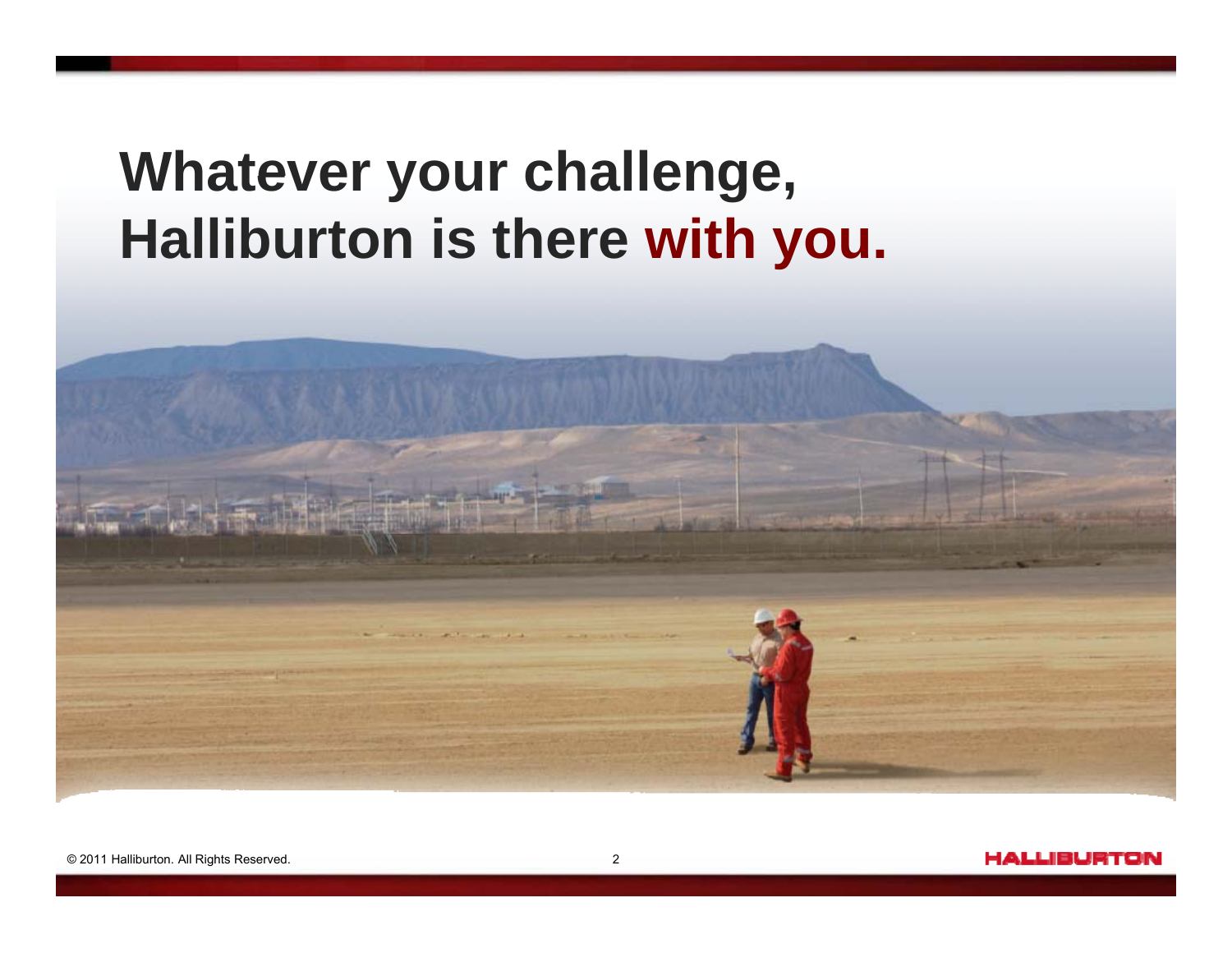## **Benefits of Advanced Technology**



Based on two field case studies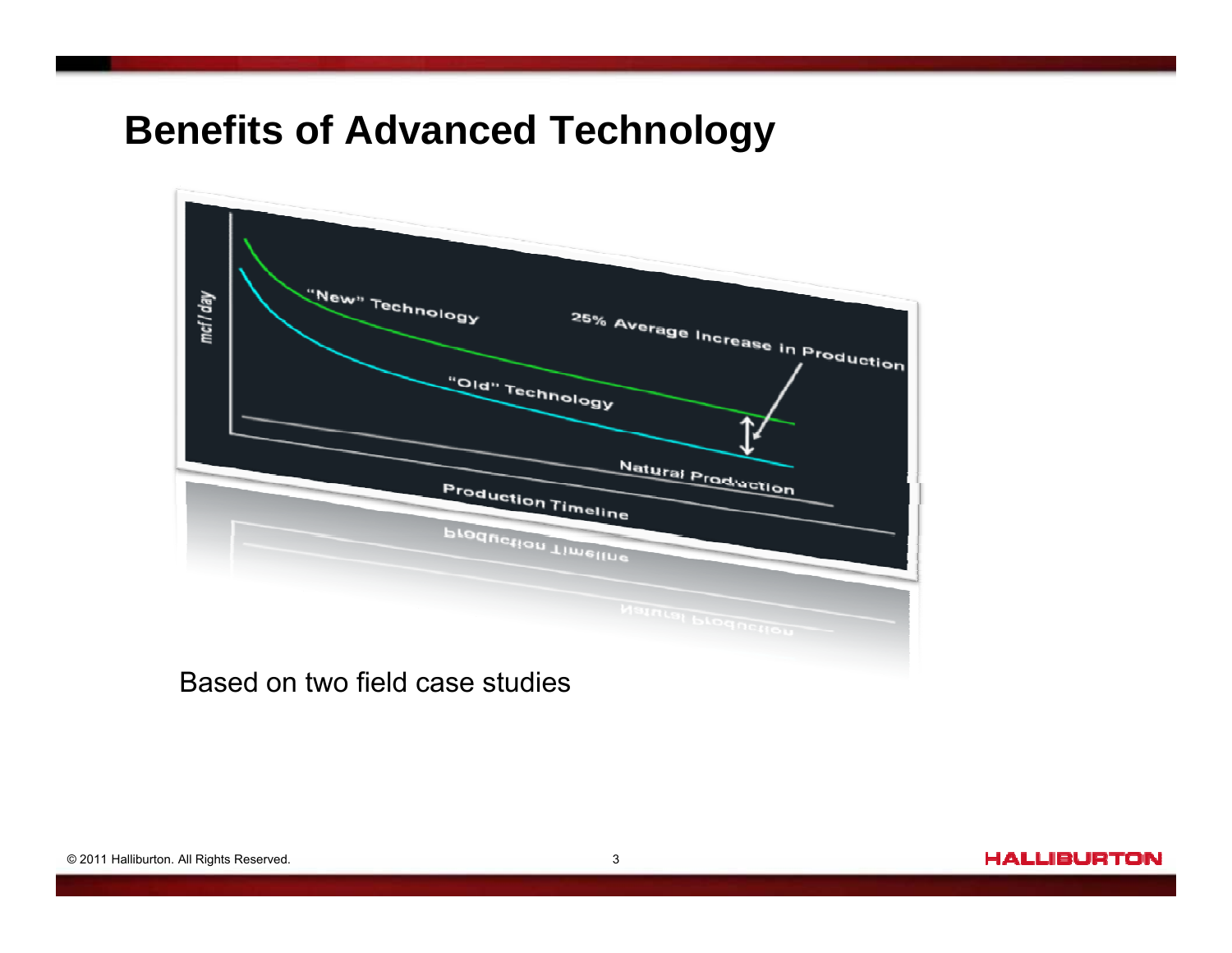#### **Frac Fluid Additives**

►**Depending on the fluid system being pumped various additives are used:** 

| <b>Polymers</b>     | <b>Clay Control</b>           |
|---------------------|-------------------------------|
| <b>Crosslinkers</b> | <b>Biocides</b>               |
| pH Control          | <b>Conductivity Enhancers</b> |
| <b>Gel Breakers</b> | <b>Fluid Loss Additives</b>   |
| <b>Surfactants</b>  | <b>Proppants</b>              |

►**Additives are transported in concentrated form and diluted**  when pumped

a. **Typical blended concentrations are less than 3 gallons per 1,000 gal of base fluid** 

►**All additive injection rates are controlled**

►**The purpose of any additive is to improve the overall effectiveness of the resulting hydraulic fracture**

**i.e., productivity of the well**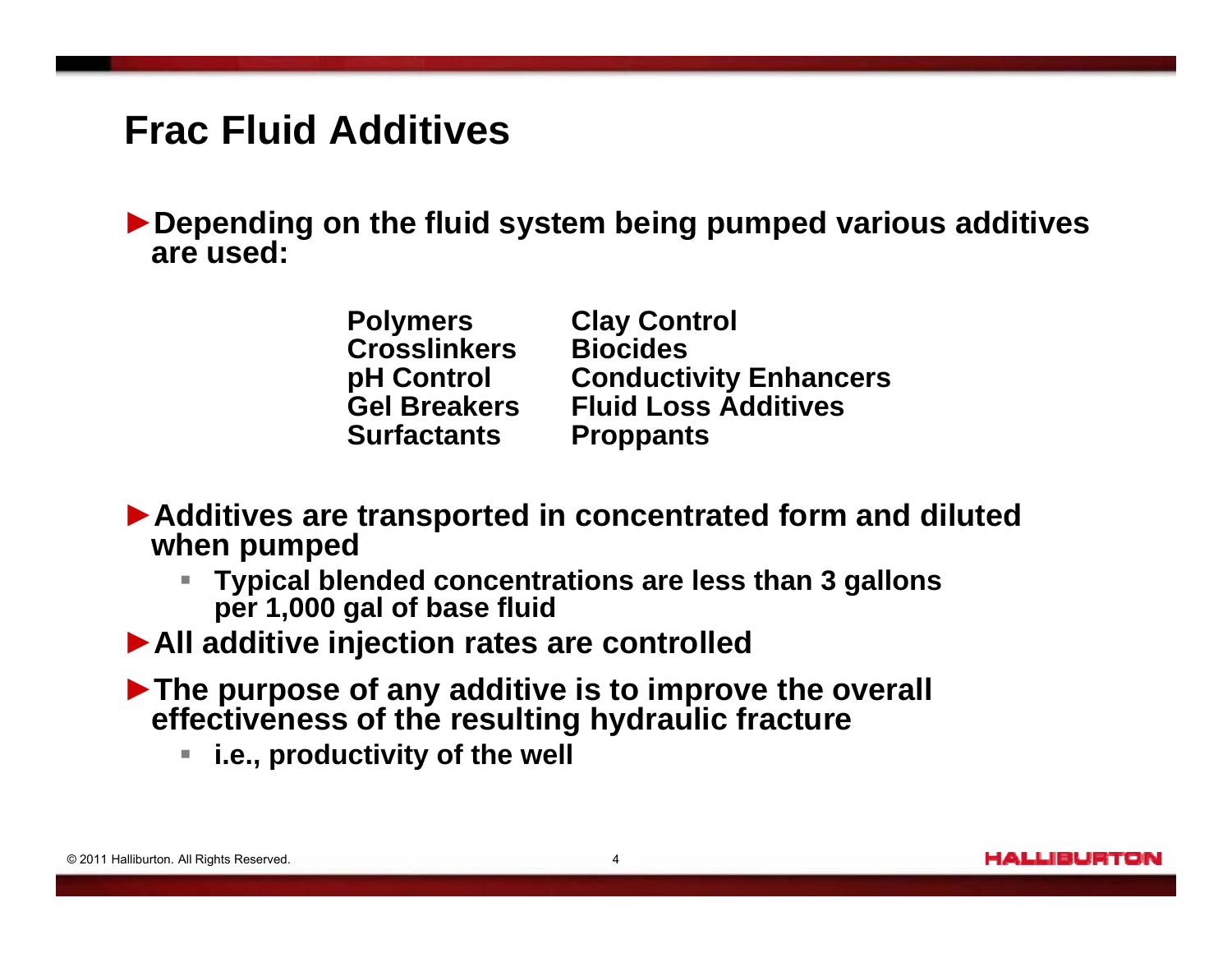## **Historical Frac Fluid Trends**

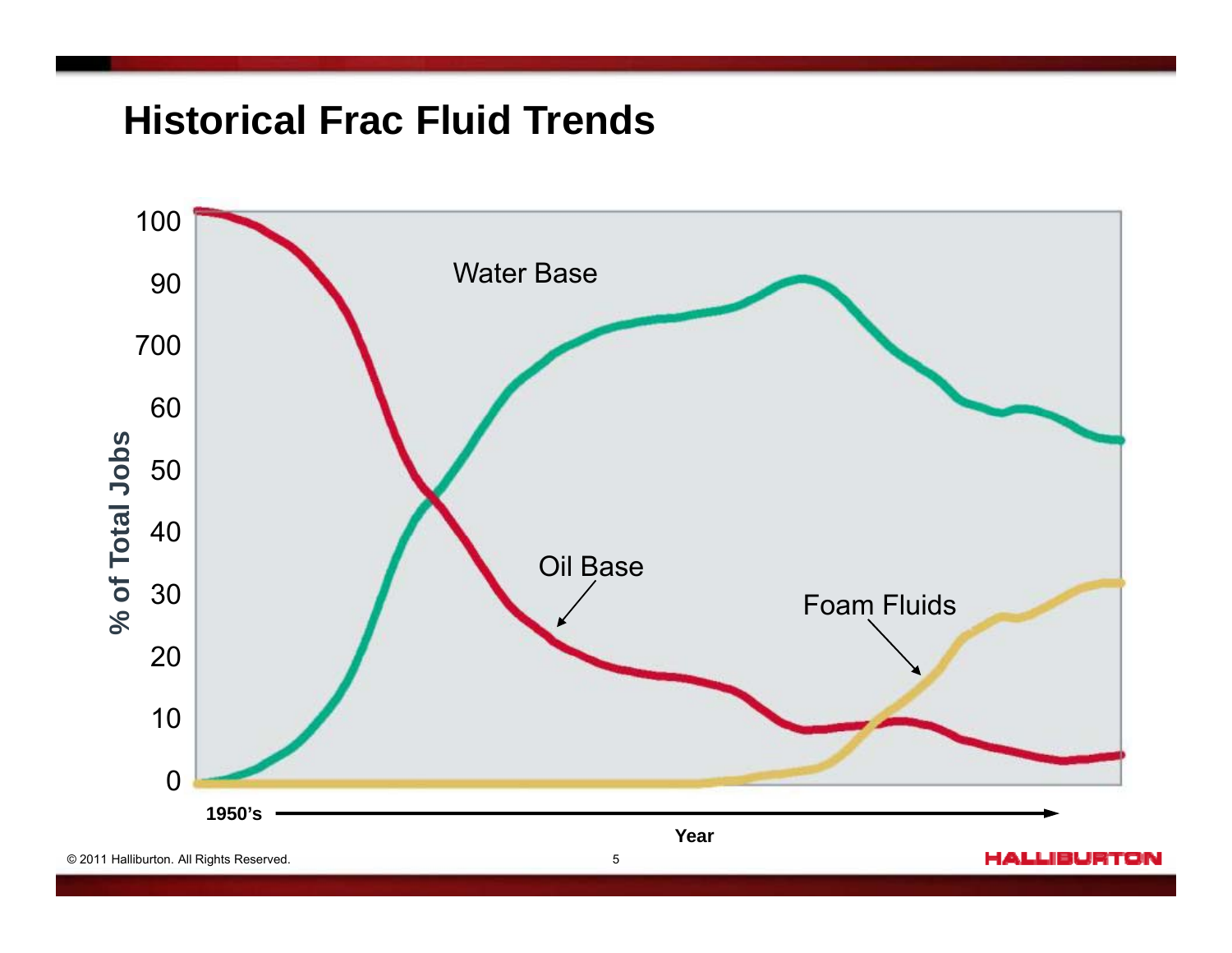## **Biocides**

- **Specialized biocides**
- Chlorine
- Ozone
- Ultraviolet light





**DNA before exposure DNA after exposure**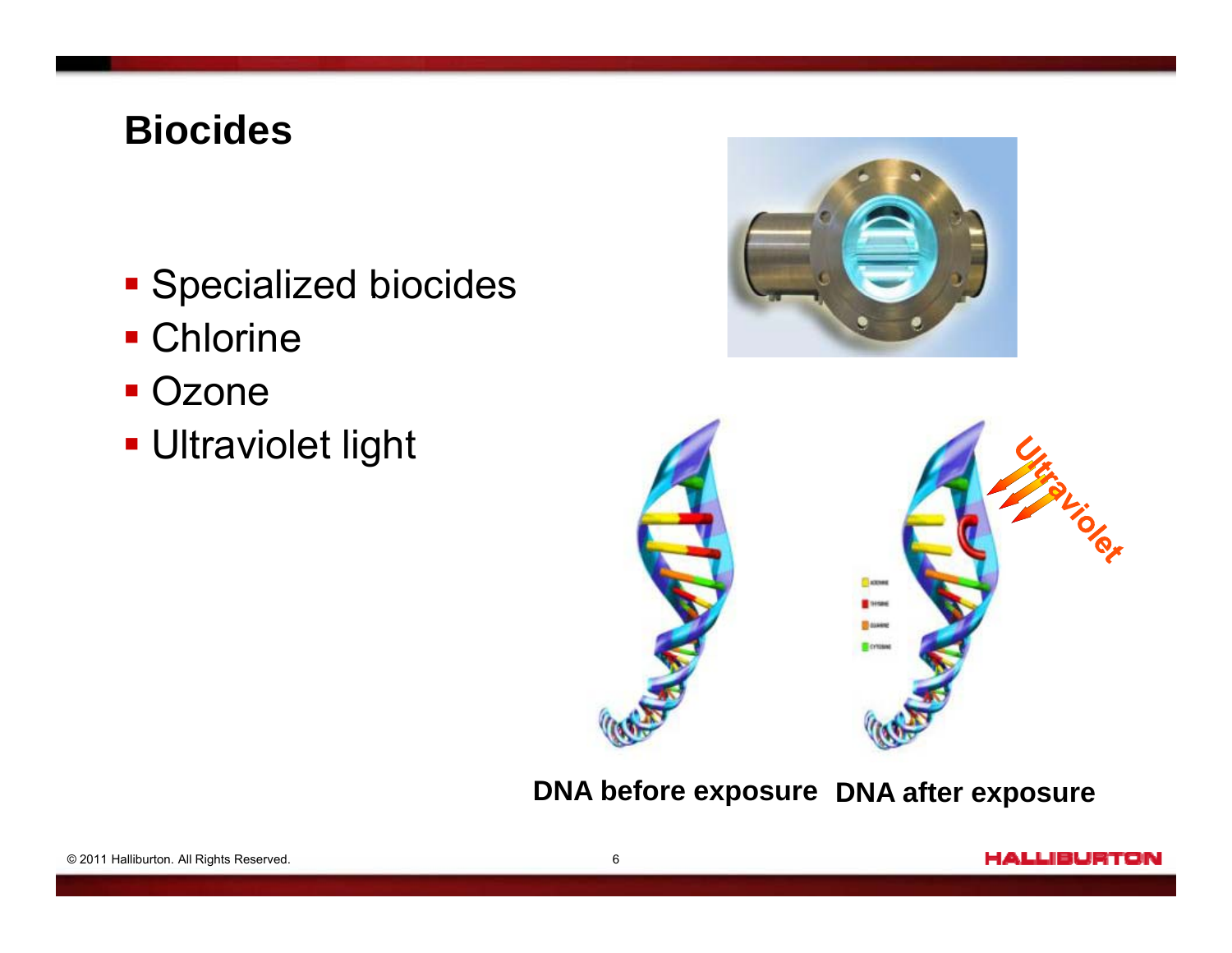## **Polymer Gels**

- Sacked Gel
- **Liquid Carrier Fluids**
- Advanced Dry Polymer Blender

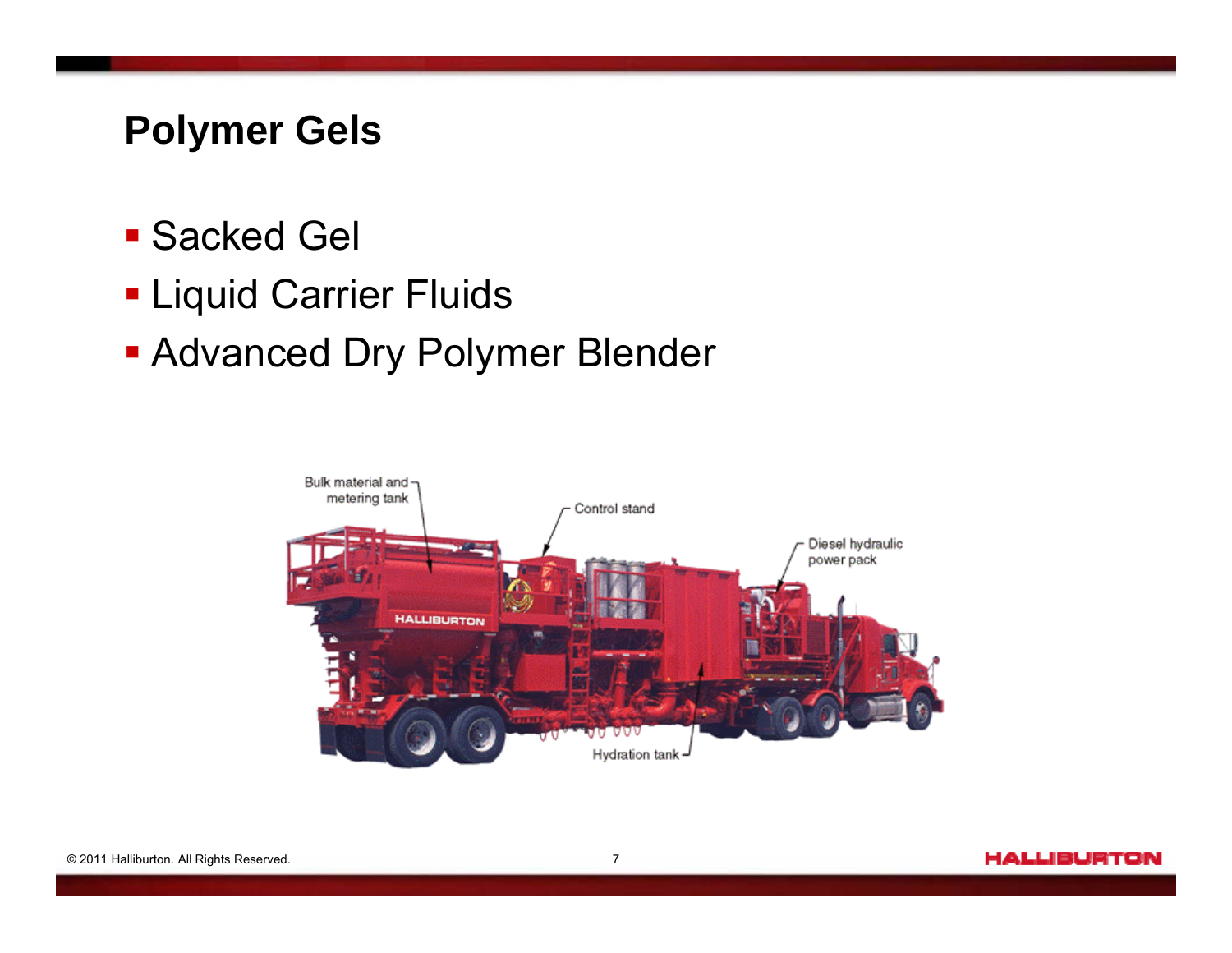## **New Fluid System Performance**

# Applications

- Gelled fracs
- Water fracs
- Hybrid fracs

## Performance

- Good results
- Wide range of parameters

All ingredients sourced from the food industry, but that comes with additional regulations and cost

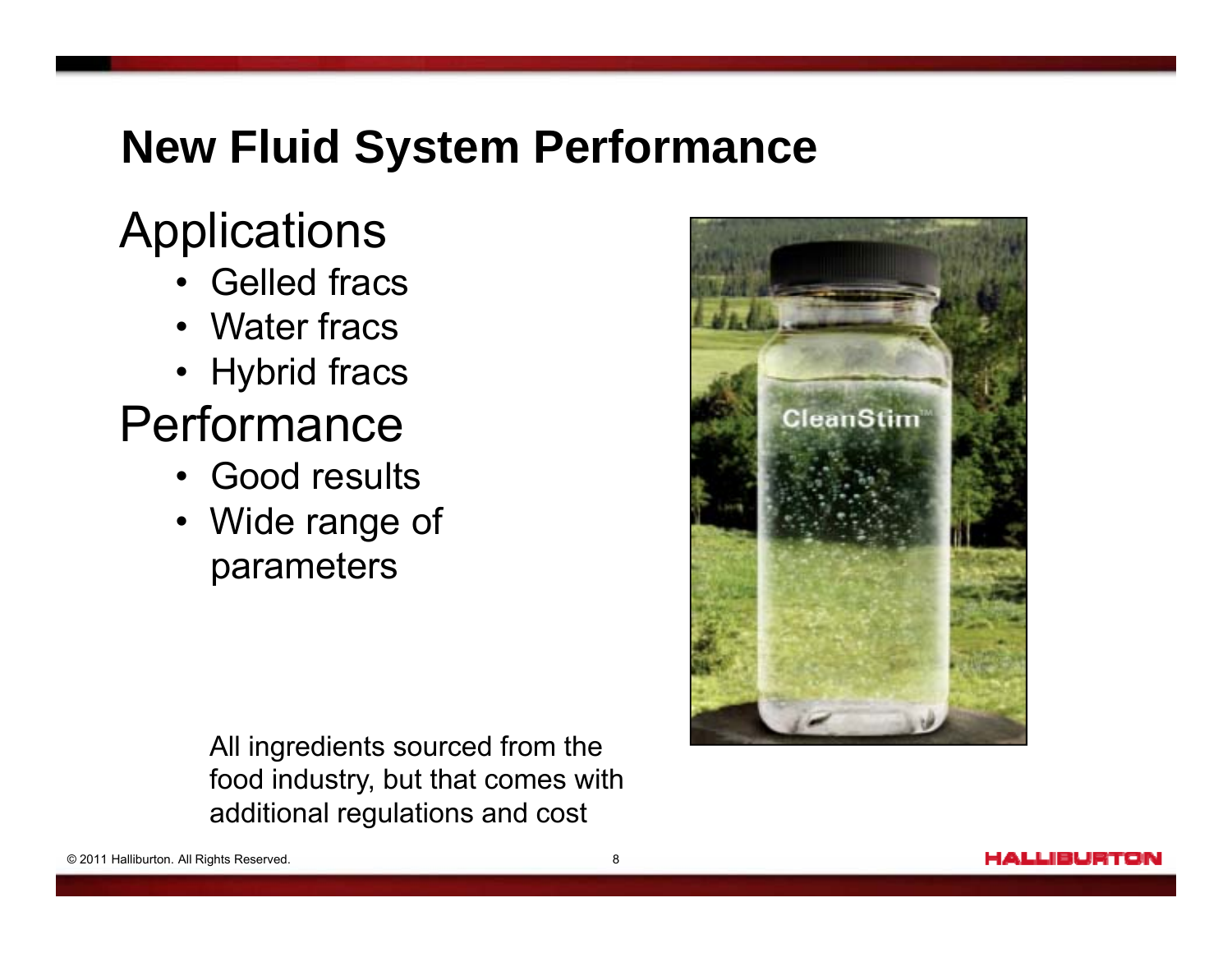## **Halliburton Chemistry Scoring Index**



- **Exaggeria Assesses three hazard criteria** 
	- $\blacksquare$  Health
	- $\mathcal{L}_{\mathcal{A}}$ **Safety**
	- **Environmental**
- Hazards in each criterion assessed by reviewing specific categories

**Health and Safety categories based on the** U.N. Globally Harmonized System for Classification and Labeling of Chemicals (GHS)

**Evaluated by third party**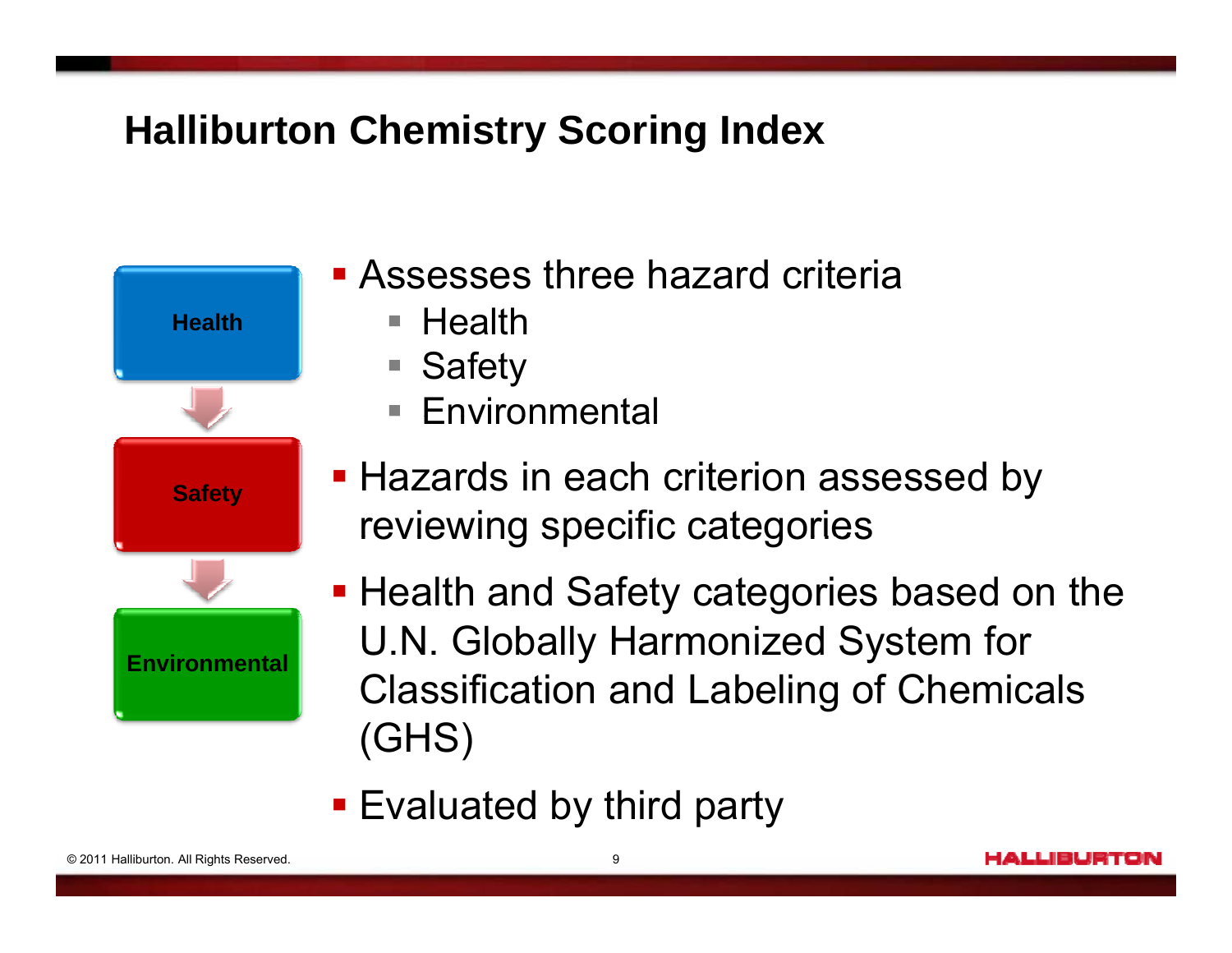#### **Halliburton Chemistry Scoring Index**



HALLIBURTON